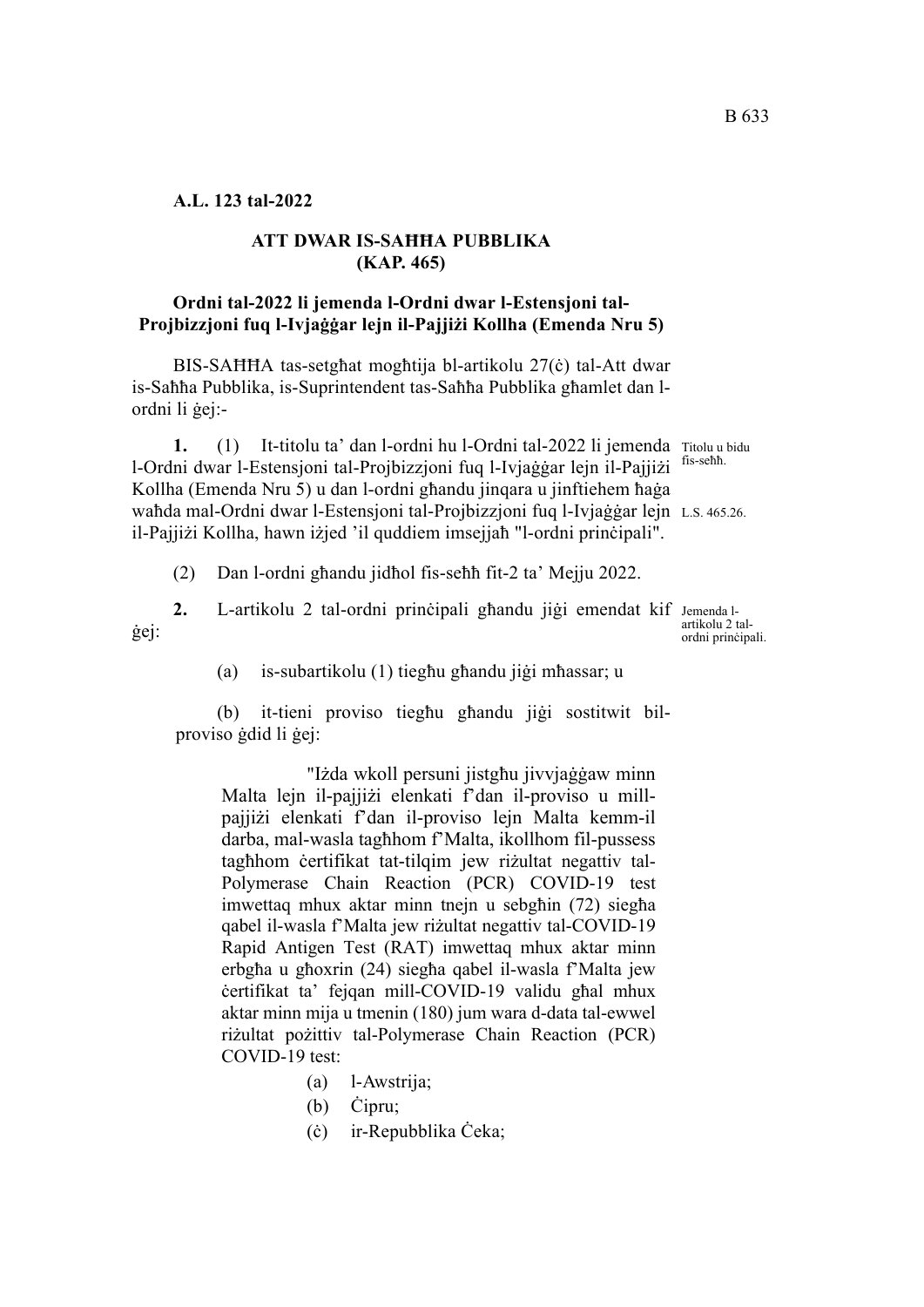- (d) id-Danimarka;
- (e) l-Estonja;
- (f) il-Finlandja;
- (g) l-Ungerija;
- (h) l-Iżlanda;
- (i) l-Irlanda;
- (j) il-Ġermanja;
- (k) il-Latvja;
- (l) il-Litwanja;
- (m) il-Lussemburgu;
- (n) in-Norveġja;
- (o) l-Italja;
- (p) Franza;
- (q) is-Slovakkja;
- (r) l-Iżvizzera;
- (s) il-Greċja;
- (t) il-Kroazja;
- (u) Spanja;
- (v) il-Polonja;
- (w) il-Belġju;
- (x) il-Bulgarija;
- (y) l-Olanda;
- (z) il-Kanada;
- (aa) l-Awstralja;
- (ab) New Zealand;
- (aċ) il-Korea t'Isfel;
- (ad) Andorra;
- (ae) Monako;
- (af) San Marino;
- (ag) iċ-Ċina;
- (ah) il-Belt tal-Vatikan;
- (ai) Iżrael;
- (aj) Singapor;
- (ak) is-Slovenja;
- (al) Ġibiltà;
- (am) il-Ġappun;
- (an) l-Istati Uniti tal-Amerika;
- (ao) il-Portugall;
- (ap) ir-Rumanija;
- (aq) il-Libanu;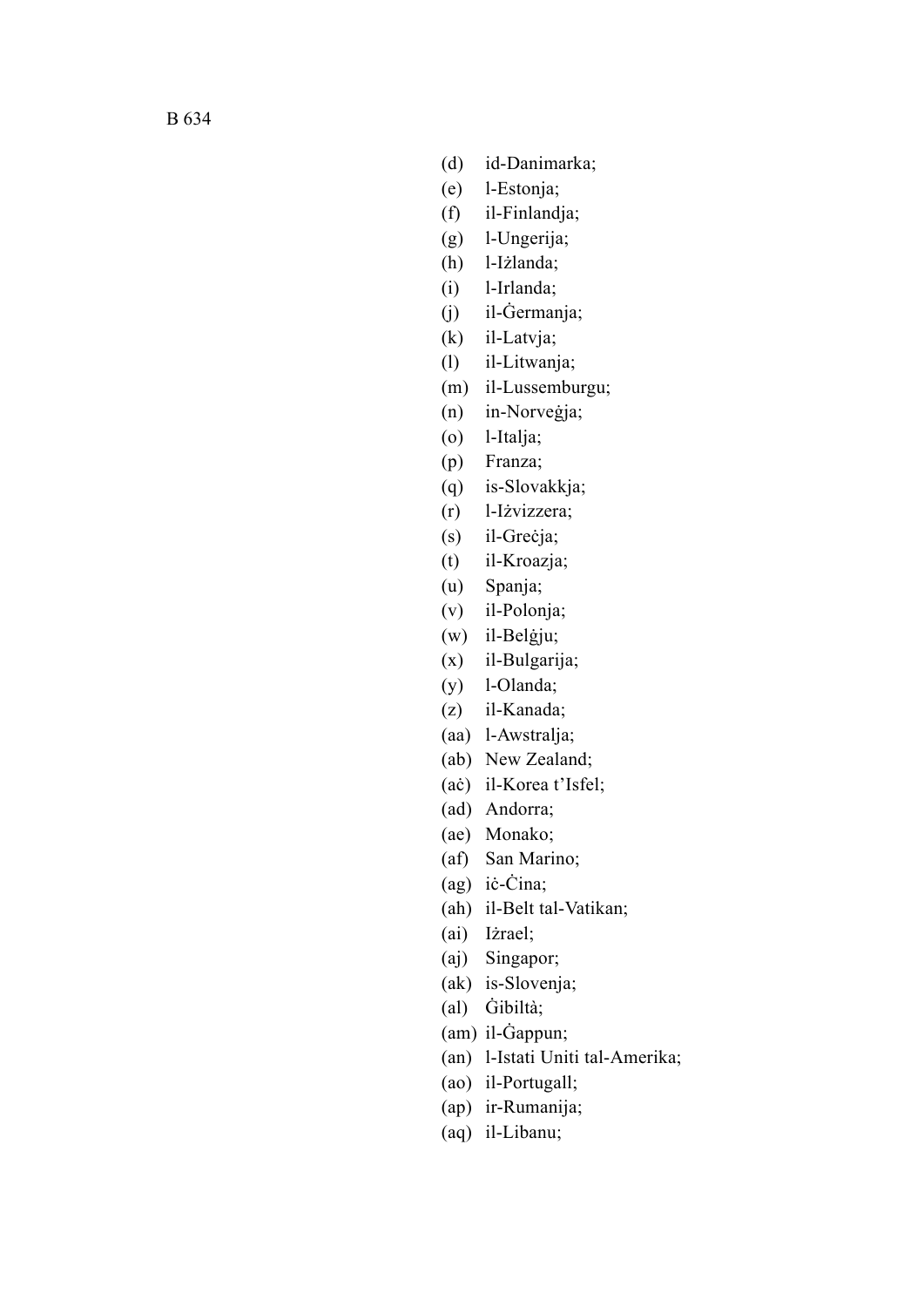- (ar) l-Emirati Għarab Magħquda;
- (as) it-Turkija;
- (at) il-Ġordan;
- (au) il-Liechtenstein;
- (av) l-Iżvezja;
- (aw) il-Belarus;
- (ax) Fiġi;
- (ay) il-Ġeorġja;
- (az) il-Gżejjer Faroe;
- (ba) il-Kosovo;
- (bb) il-Maċedonja ta' Fuq;
- (bċ) il-Moldova;
- (bd) il-Vjetnam;
- (be) il-Libja;
- (bf) il-Qatar;
- (bg) Kuba;
- (bh) l-Albanija;
- (bi) l-Armenja;
- (bj) l-Arabja Sawdija;
- (bk) ir-Renju Unit;
- (bl) il-Bahrain;
- (bm) il-Gabon;
- (bn) il-Kuwajt;
- (bo) il-Maldivi;
- (bp) Bermuda;
- (bq) ir-Rwanda;
- (br) ir-Russja;
- (bs) Cabo Verde;
- (bt) Saint Kitts u Nevis;
- (bu) il-Mjanmar;
- (bv) il-Malasja;
- (bw) it-Tuneżija;
- (bx) il-Marokk;
- (by) l-Iraq;
- (bz) it-Timor;
- (ċa) l-Indja;
- (ċb) l-Arġentina;
- (ċċ) l-Ażerbajġan;
- (ċd) il-Beliże;
- (ċe) il-Butan;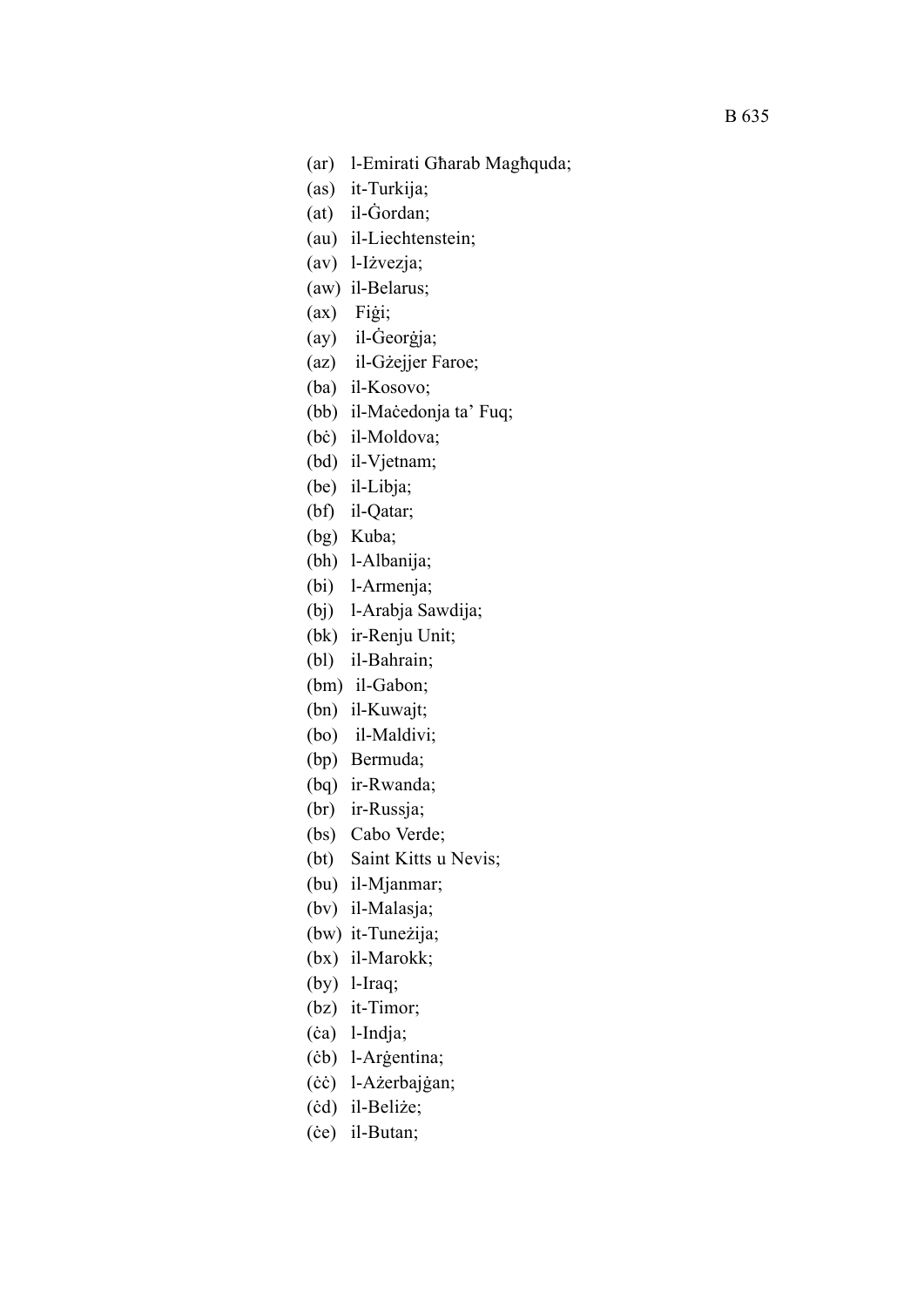- (ċf) il-Gżejjer Cayman;
- (ċg) iċ-Ċili;
- (ċh) il-Kolombja;
- (ċi) Ġibuti;
- (ċj) il-Ginea Ekwatorjali;
- (ċk) il-Gżejjer Falkland;
- (ċl) l-Indoneżja;
- (ċm) l-Iran;
- (ċn) il-Ġamajka;
- (ċo) Mawritanja;
- (ċp) l-Oman;
- (ċq) il-Panama;
- (ċr) São Tomé u Prìncipe;
- (ċs) Trinidad u Tobago;
- (ċt) l-Urugwaj;
- (ċu) il-Bahamas;
- (ċv) Barbados;
- (ċw) il-Brunei;
- (ċx) Grenada;
- (ċy) in-Namibja;
- (ċz) l-Afrika t'Isfel;
- (da) is-Sri Lanka;
- (db) it-Tajlandja;
- (dċ) Vanuatu;
- (dd) Serbja;
- (de) il-Costa Rica;
- (df) Saint Lucia;
- (dg) ir-Repubblika Dominicana;
- (dh) il-Bożnija-Ħerżevogina;
- (di) il-Montenegro;
- (dj) il-Gżejjer Verġni Brittaniċi;
- (dk) El Salvador;
- (dl) Mayotte;
- (dm) il-Guyana Franċiża;
- (dn) Martinique;
- (do) Guadeloupe;
- (dp) il-Polineżja Franċiża:".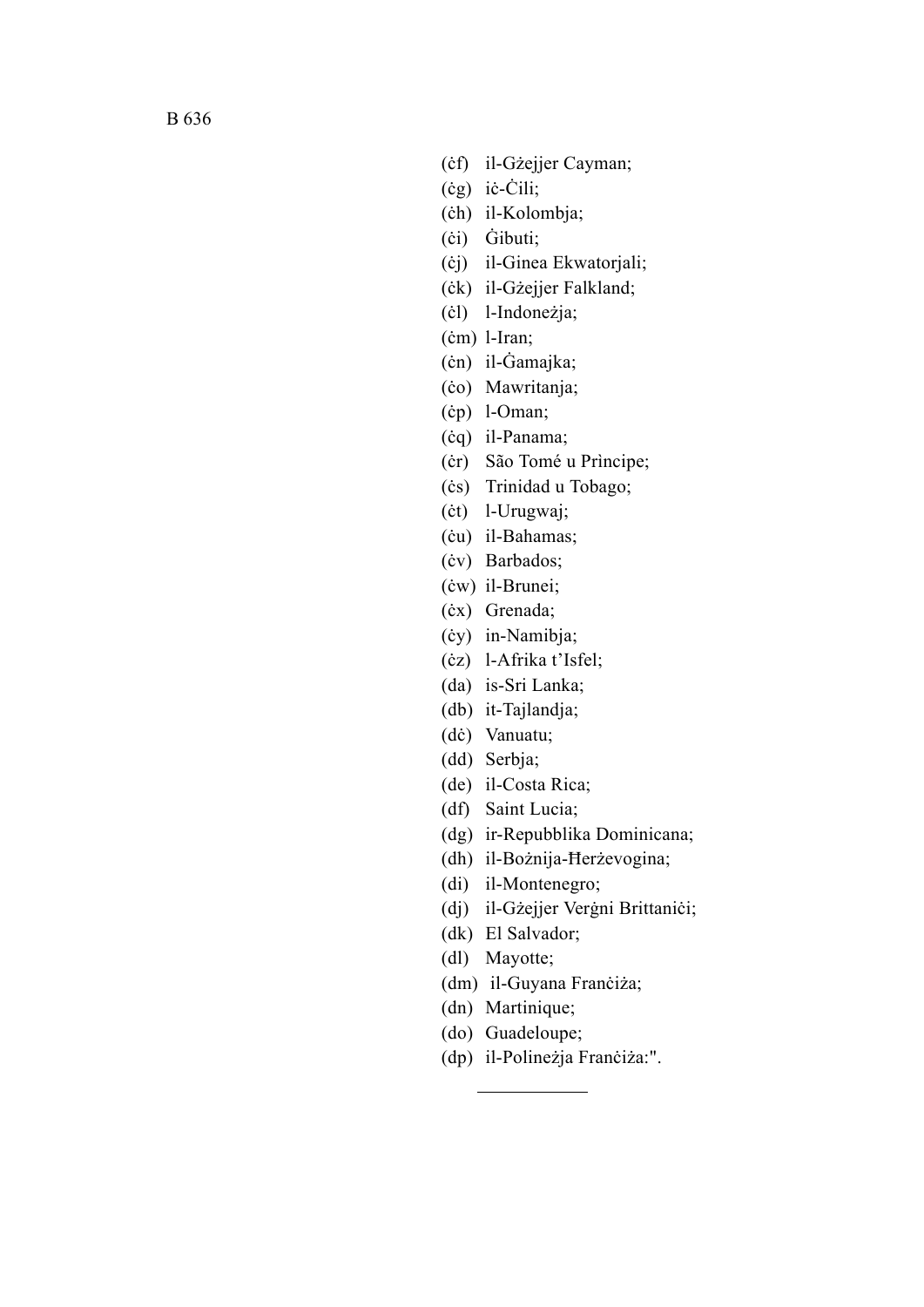**L.N. 123 of 2022**

### **PUBLIC HEALTH ACT (CAP. 465)**

#### **Travel Ban (Extension to All Countries) (Amendment No. 5) Order, 2022**

 IN EXERCISE of the powers conferred by article 27(c) of the Public Health Act, the Superintendent of Public Health has made the following order:-

1. (1) The title of this order is the Travel Ban (Extension to Citation and All Countries) (Amendment No. 5) Order, 2022 and this order shall be commencement. read and construed as one with the Travel Ban (Extension to All S.L. 465.26. Countries) Order, hereinafter referred to as "the principal order".

(2) This order shall come into force on 2 May 2022.

2. Article 2 of the principal order shall be amended as Amends article follows:

2 of the principal order.

(a) sub-article (1) thereof shall be deleted; and

(b) the second proviso thereof shall be substituted by the following new proviso:

"Provided further that persons may travel from Malta to the countries listed in this proviso and from the countries listed in this proviso to Malta as long as, upon their arrival in Malta, they are in possession of, either a vaccination certificate or a negative Polymerase Chain Reaction (PCR) COVID-19 test performed not more than seventy-two (72) hours prior to arrival in Malta or a negative COVID-19 Rapid Antigen Test (RAT) performed not more than twenty-four (24) hours prior to arrival in Malta; or a certificate of recovery from COVID-19 valid for not more than one hundred and eighty (180) days after the date of the first positive Polymerase Chain Reaction (PCR) COVID-19 test result:

- (a) Austria;
- (b) Cyprus;
- (c) Czech Republic;
- (d) Denmark;
- (e) Estonia;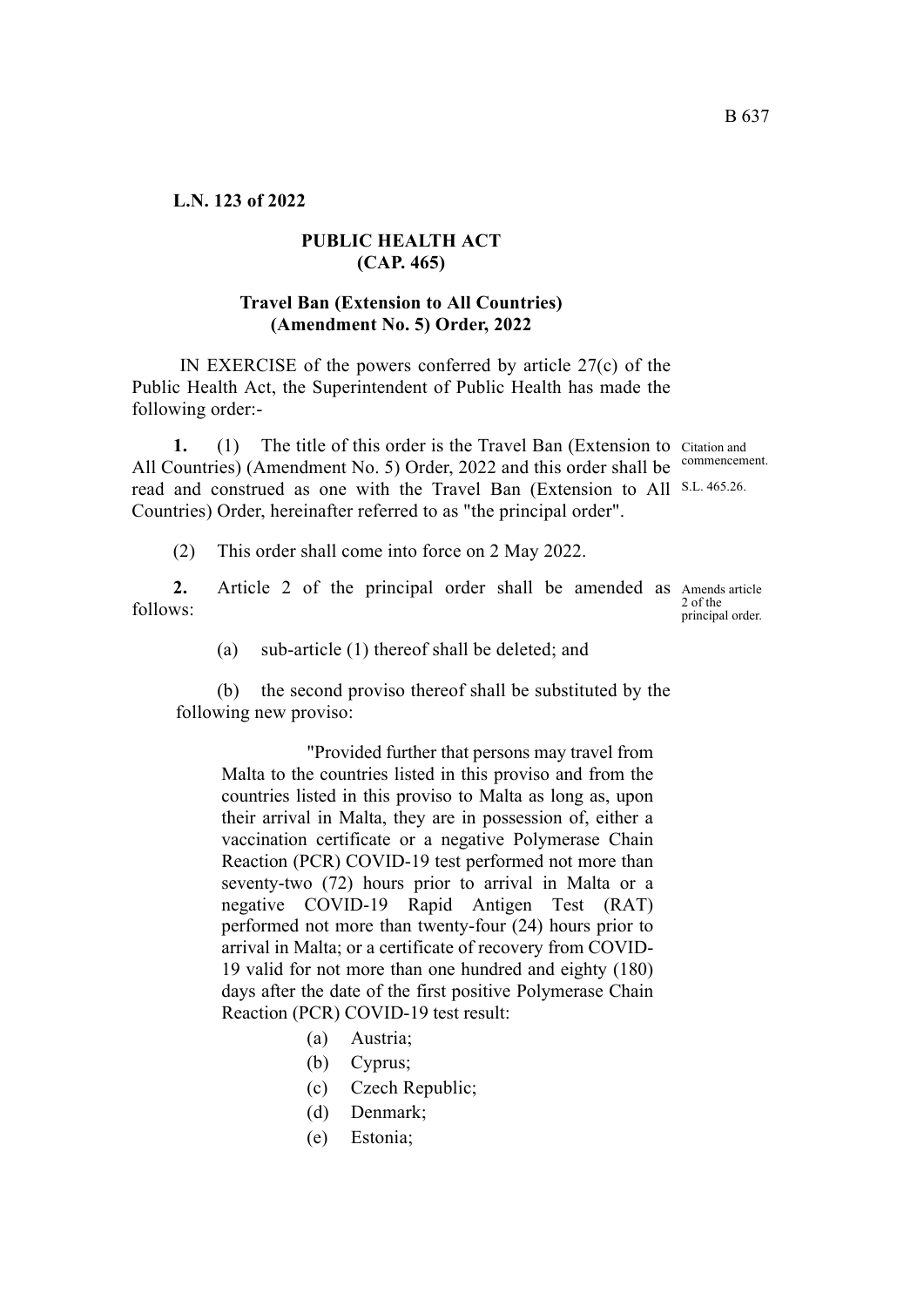- (f) Finland;
- (g) Hungary;
- (h) Iceland;
- (i) Ireland;
- (j) Germany;
- (k) Latvia;
- (l) Lithuania;
- (m) Luxembourg;
- (n) Norway;
- (o) Italy;
- (p) France;
- (q) Slovakia;
- (r) Switzerland;
- (s) Greece;
- (t) Croatia;
- (u) Spain;
- (v) Poland;
- (w) Belgium;
- (x) Bulgaria;
- (y) Netherlands;
- (z) Canada;
- (aa) Australia;
- (ab) New Zealand;
- (ac) South Korea;
- (ad) Andorra;
- (ae) Monaco;
- (af) San Marino;
- (ag) China;
- (ah) Vatican City;
- (ai) Israel;
- (aj) Singapore;
- (ak) Slovenia;
- (al) Gibraltar;
- (am) Japan;
- (an) United States of America;
- (ao) Portugal;
- (ap) Romania;
- (aq) Lebanon;
- (ar) United Arab Emirates;
- (as) Turkey;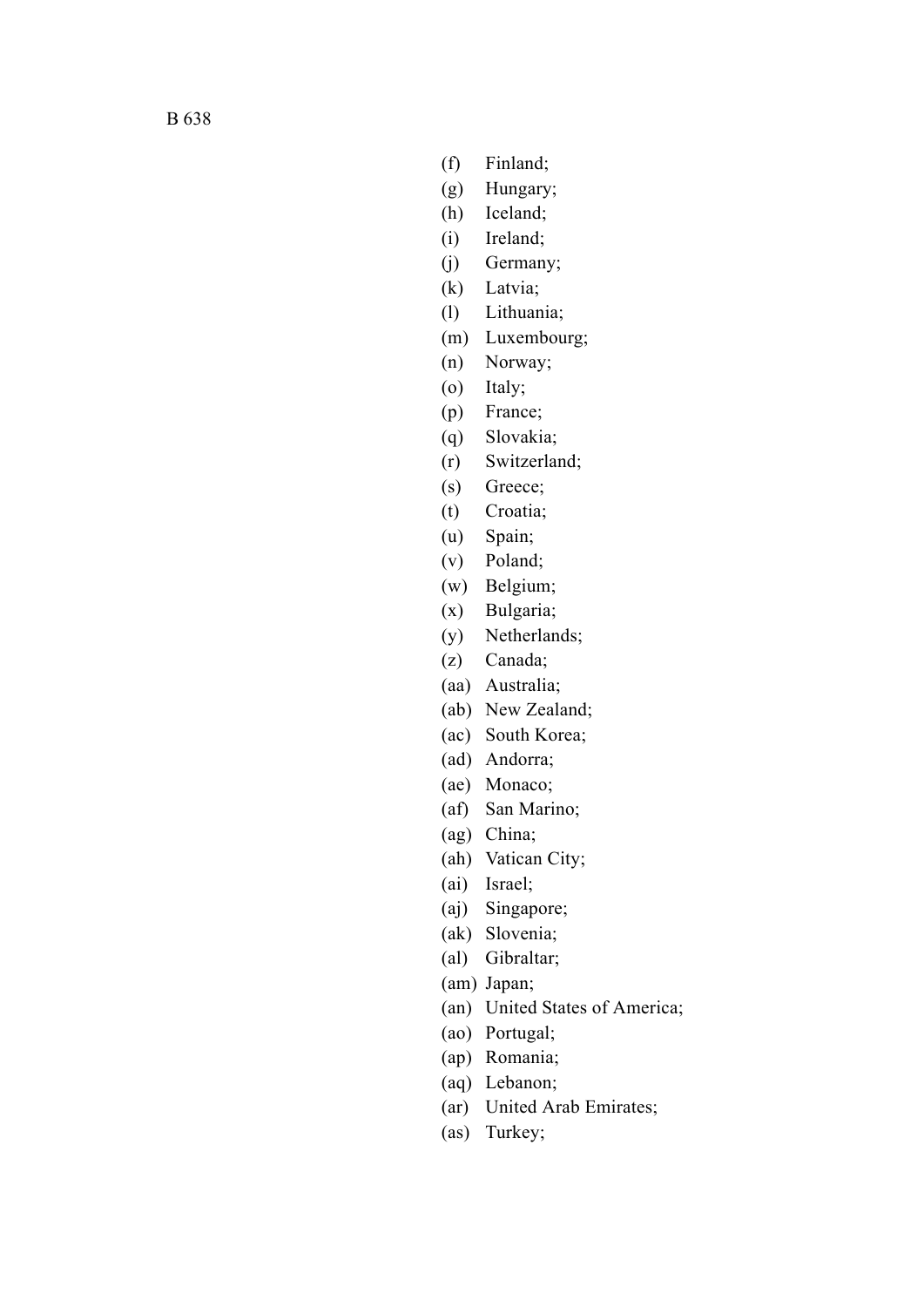- (at) Jordan;
- (au) Liechtenstein;
- (av) Sweden;
- (aw) Belarus;
- (ax) Fiji;
- (ay) Georgia;
- (az) Faroe Islands;
- (ba) Kosovo;
- (bb) North Macedonia;
- (bc) Moldova;
- (bd) Vietnam;
- (be) Libya;
- (bf) Qatar;
- (bg) Cuba;
- (bh) Albania;
- (bi) Armenia;
- (bj) Saudi Arabia;
- (bk) the United Kingdom;
- (bl) Bahrain;
- (bm) Gabon;
- (bn) Kuwait;
- (bo) Maldives;
- (bp) Bermuda;
- (bq) Rwanda;
- (br) Russia;
- (bs) Cape Verde;
- (bt) Saint Kitts and Nevis;
- (bu) Myanmar;
- (bv) Malaysia;
- (bw) Tunisia;
- (bx) Morocco;
- (by) Iraq;
- (bz) Timor;
- (ca) India;
- (cb) Argentina;
- (cc) Azerbaijan;
- (cd) Belize;
- (ce) Bhutan;
- (cf) Cayman Islands;
- (cg) Chile;